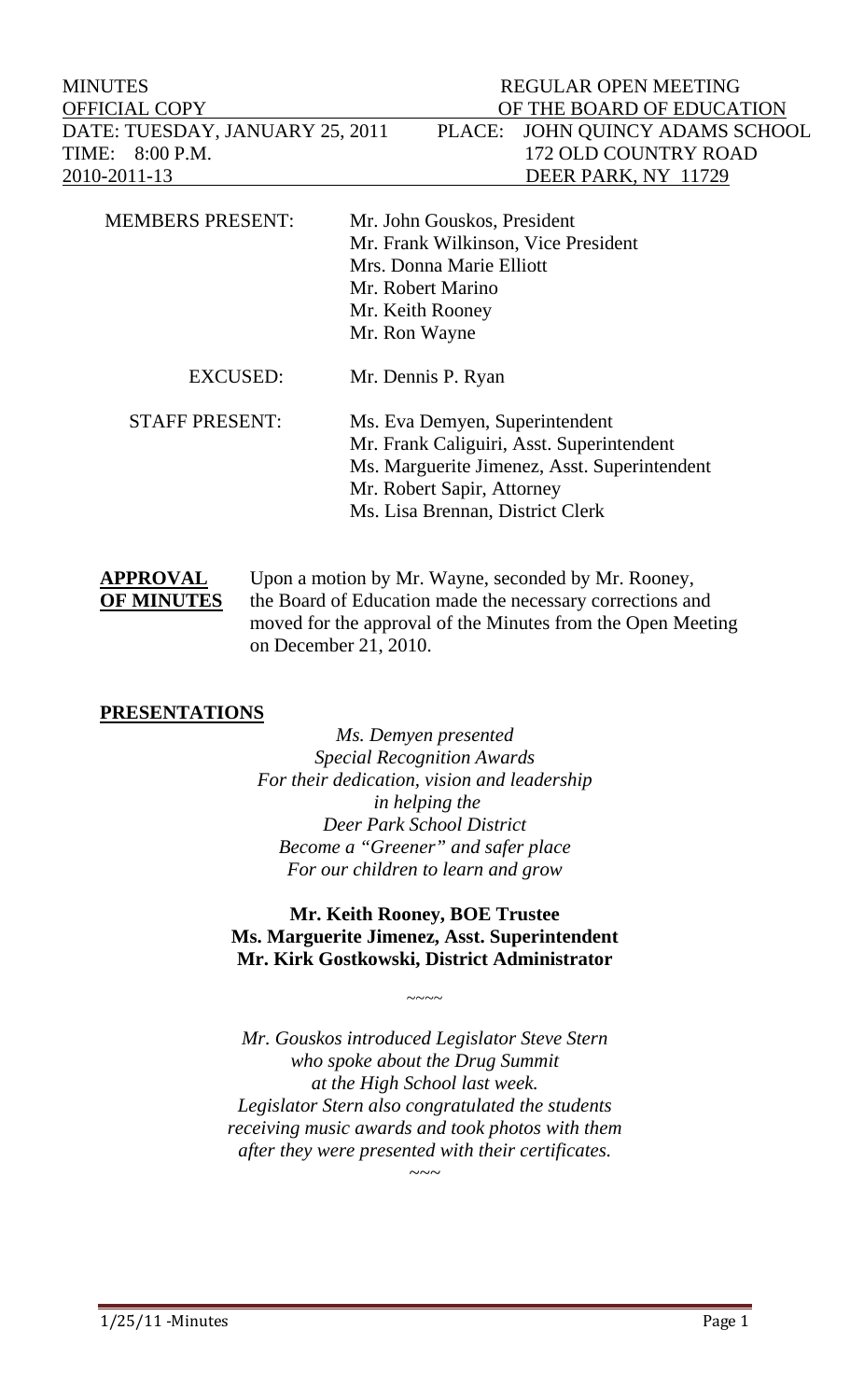## *Dr. Jeff Dailey, C.A. of Fine and Performing Arts presented Music Awards for:*

## **TRI-M HONOR SOCIETY**

 Brian Bartley Faith Ahmed Marie Racano Kevin Tresselt Safra Bacchus Emma Rosenthal Diana Cotrone Catherine Xie Tevin Otero Cassie Thaw Nicholas Carioscia Crystal Zabas Keren Sheridan Erica McKitty Nirvana Goberdhan Alexander Stephani Joseph Giamonna

## **NYSCAME ALL-COUNTY ENSEMBLES**

 Amanda Burns Diana Cotrone Jesse Pimpinella Brian Bartley Catherine Xie

## **LONG ISLAND STRING FESTIVAL ORCHESTRA**

 Catherine Xie Noah Roff Nicholas Dimodica Juliet Quirindongo

## **SCMEA ALL-COUNTY ENSEMBLES**

Alexander Stephani Faith Ahmed Crystal Harris Noah Roff Christopher Zieris Trevor Bernard John Dimodica Justin Napolitano Vincent Verdile Kimberly Blair Olivia Grizzle Sam Henkel Mauricio Montes Lexxi Saal Sydney Staton Dana Buquicchio Francesca Powers Joseph Giamonna Mayedun Ogunsanwo Juliet Quirindongo

## **PEAK FESTIVAL**

 Kristen Alo Julie DeBiase Christopher Burke Rebecca Fox Sam Canonica Julianna Monaco Amaya Castor Katelyn Reuss Alexandria Costanza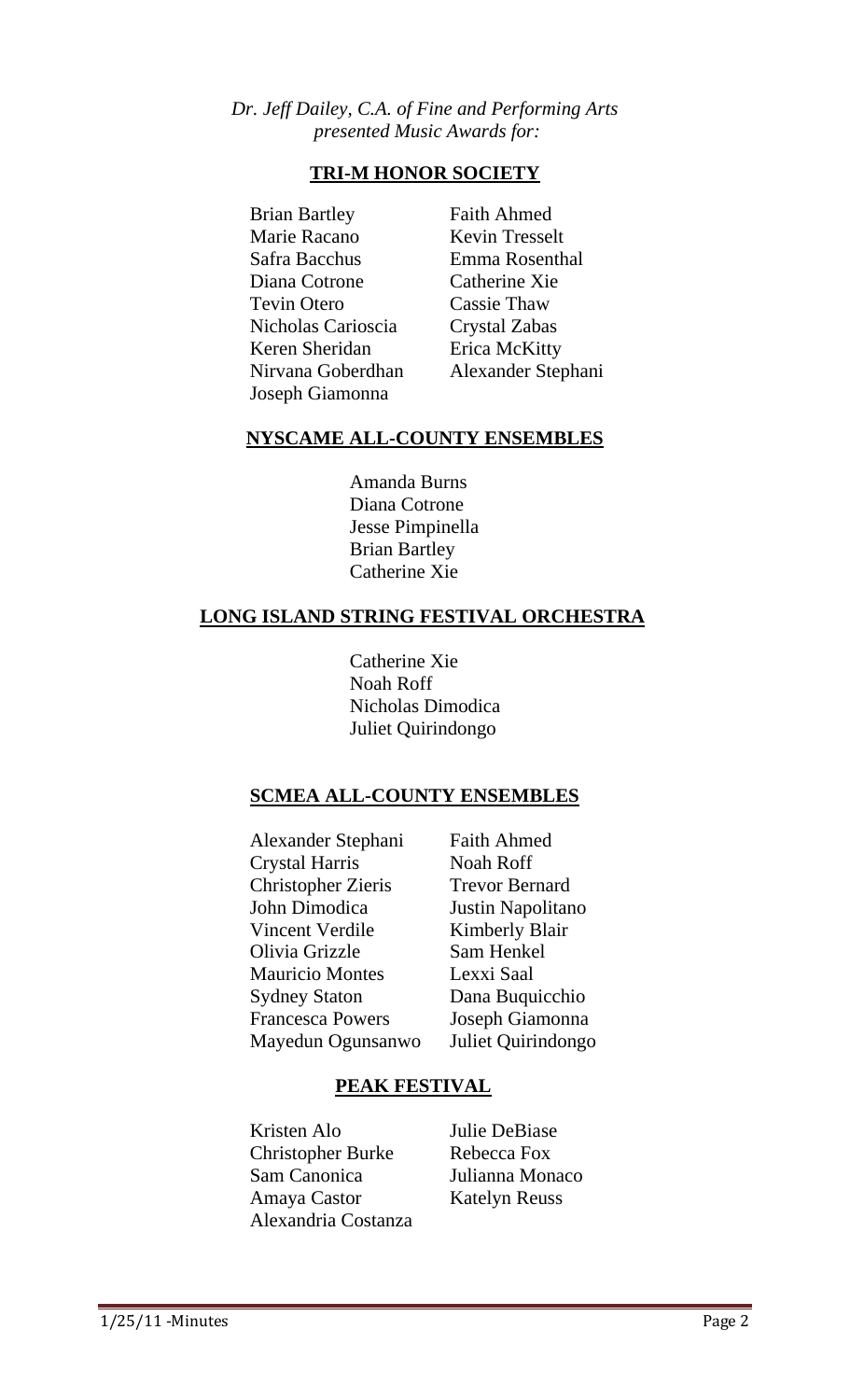## **NEW BUSINESS:**

| <b>FURNITURE</b> |
|------------------|
| <b>DONATION</b>  |
| TО               |
| <b>ABRAHAM</b>   |
| <b>LINCOLN</b>   |
| <b>SCHOOL</b>    |

**TO** *Upon a motion by Mrs. Elliott, seconded by Mr. Rooney, the Board of Education unanimously approved the following*  $resolution:$ 

RESOLVED, that Mr. and Mrs. Frank Smith have generously donated a leather couch to the Abraham Lincoln school to be used in the student recreation area.

BE IT FURTHER RESOLVED, that the Board of Education accepts this gift with much appreciation.

# **MONETARY KENNEDY** *resolution:*  **SCHOOL**

**DONATION** *Upon a motion by Mr. Marino, seconded by Mr. Wilkinson,*  **TO JOHN F.** *the Board of Education unanimously approved the following* 

> RESOLVED, that the Board of Education will accept a check for \$1,181.20 from Box Tops for Education program.

IT IS FURTHER RESOLVED, that this check will be deposited into the JFK Spirit Account.

# **SECOND READING POLICY # 8505** *resolution:* **Meal Charge**

**AND** *Upon a motion by Mr. Wilkinson, seconded by Mr. Marino,*  **APPROVAL –** *the Board of Education unanimously approved the following* 

> RESOLVED, that this policy shall be included as accepted and adopted by the Board of Education and placed in the Board of Education policy manual.

> > Policy #8505 – Meal Charge

# **DISCOUNTED** *resolution:*  **MEDICAL**

**CONTRACT** *Upon a motion by Mrs. Elliott, seconded by Mr. Wilkinson, the*  **FOR** *Board of Education unanimously approved the following* 

**NETWORK** RESOLVED, that the Board of Education approve the contract Between the Board of Education, the CSEA Stratigic Benefit Trust, and Transparent health Insurance Group, LLC which provides for a discounted medical network for certain employees of the School District, at no cost to the School District, and it is further

> RESOLVED, that the President of the Board of Education is authorized to sign the agreement on behalf of the Board.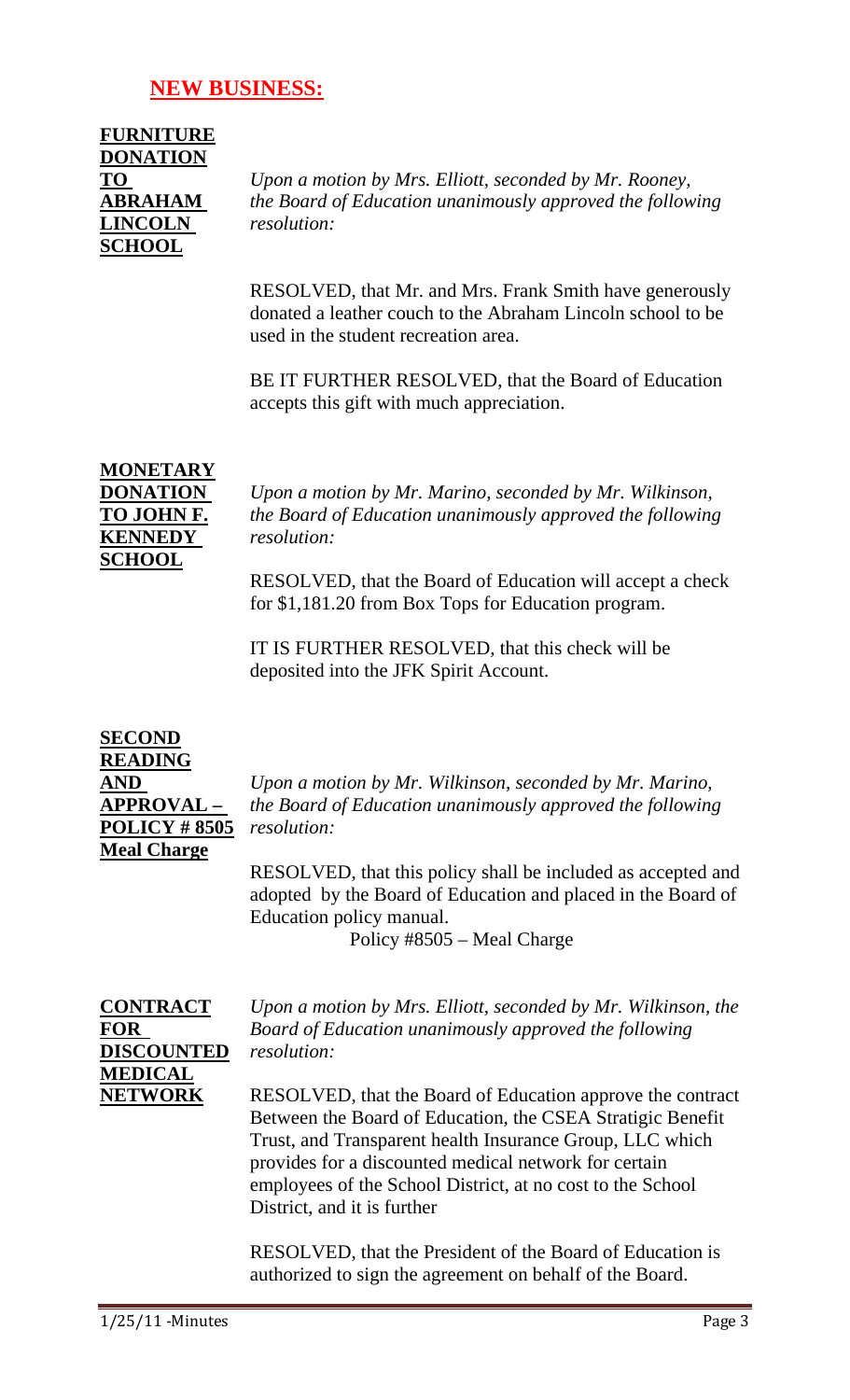**APPROVAL** *Upon a motion by Mrs. Elliott, seconded by Mr. Wilkinson,*  **OF** *the Board of Education unanimously approved the following*  **SCHEDULES** *schedules collectively:* 

## **NON-INSTRUCTIONAL**

#### **SCHEDULE -- CS --CHANGE OF SALARY/ STATUS (Non-Instructional)**

**Thomas Grygo** Deer Park High School Position: Night Custodian Salary/Step: Effective Date(s): 11/29/2010 - 12/23/2010 REQUEST FOR DIFFERENTIAL PAY BEGINNING 12/16/10

#### **SCHEDULE -- NN --APPOINTMENTS (Non-Instructional)**

**Shannon Casey** Deer Park High School Position: Lifeguard/Swim Instructor Salary/Step: \$9.55/hr Effective Date(s):  $1/12/2011$ 

#### **SCHEDULE -- NNPS --PER DIEM SUBSTITUTES (Non-Instructional)**

**Andre Hobbs**

District Wide Position: Substitute Cafeteria Aide Salary/Step: \$8.00/hr Effective Date(s):  $1/12/2011$ This is in addition to his position as a bus aide

#### **Vito Rebecca**

Transportation Position: Substitute Bus Driver Salary/Step: \$20.15/hr Effective Date(s): 1/12/2011

#### **Christina Sikalas**

District Wide Position: Substitute Cafeteria Aide Salary/Step: \$8.00/hr Effective Date(s):  $1/12/2011$ 

#### **Jennifer Wayne**

District Wide Position: Substitute Cafeteria Aide Salary/Step: \$8.00/hr Effective Date(s): 1/12/2011 This is in addition to her position as a bus aide

#### **SCHEDULE -- OO --RESIGNATIONS / RETIREMENTS / REMOVALS / TERMINATIONS (Non-Instructional)**

#### **Jennifer Fortune**

District Wide Position: Substitute Cafeteria Aide Salary/Step: Effective Date(s): 1/5/2011 Resignation. No outstanding obligation to the district.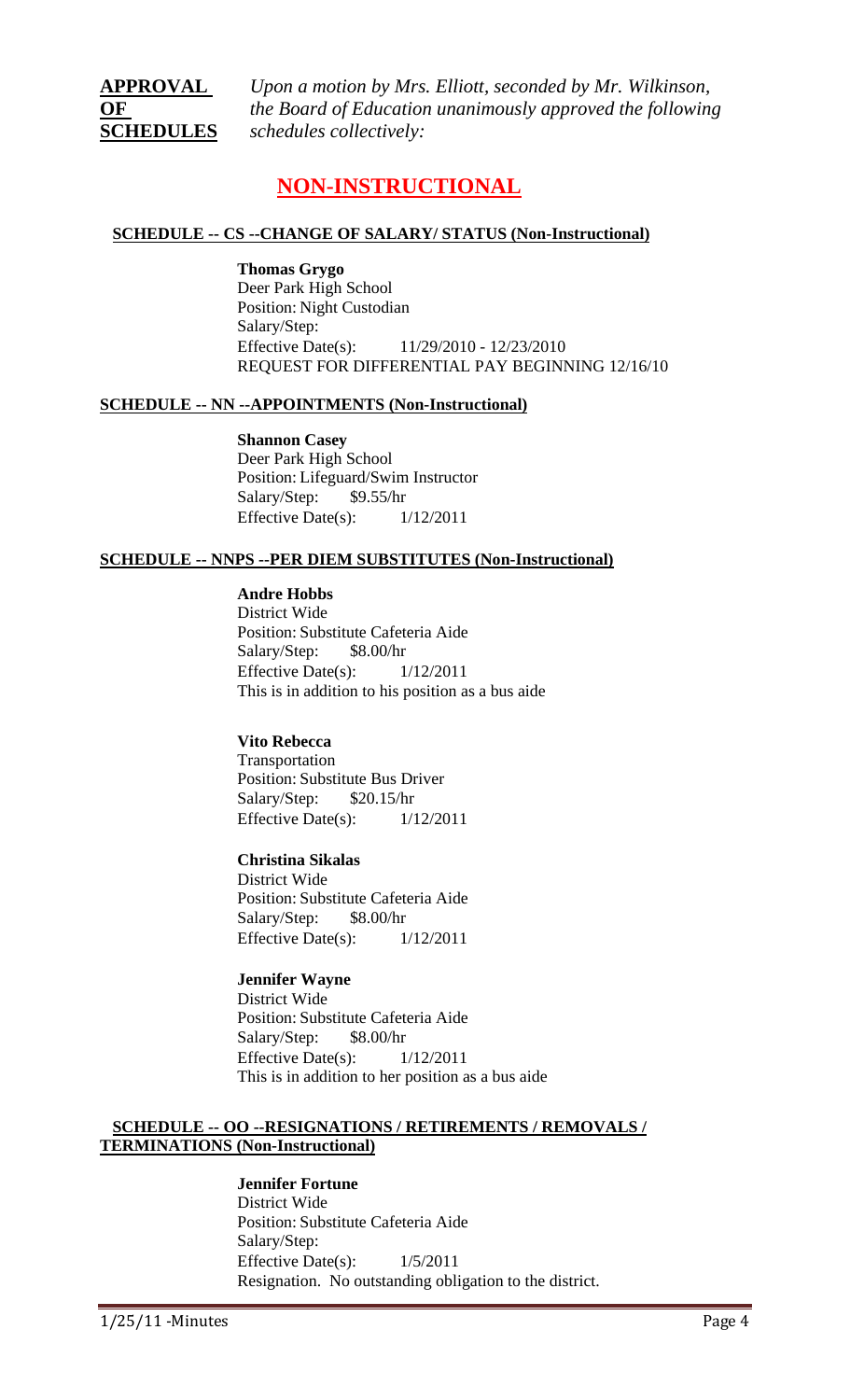**Christina Sikalas** Transportation Position: Bus Aide Salary/Step: Effective Date(s): 1/6/2011 Resignation. No outstanding obligation to the district

#### **Vincent Vitale**

Transportation Position: Substitute Bus Driver Salary/Step: Effective Date(s): 11/22/2010 Termination. No outstanding obligation to the district.

#### **Michelle Zeblisky**

Deer Park High School Position: Sr. Lifeguard Salary/Step: Effective Date(s): 12/7/2010 Resignation. No outstanding obligation to the district.

#### **SCHEDULE -- QQ --LEAVES OF ABSENCE (Non-Instructional)**

**Joyce Alvino** Transportation Position: Bus Driver Salary/Step: Effective Date(s): 1/7/2011 - 1/14/2011 Unpaid FMLA

#### **Lynn Billingham**

St. Cyril Position: Nurse Salary/Step: Effective Date(s): 12/17/2010 - 1/11/2011 Medical Leave of Absence under FMLA

#### **Thomas Fanning**

Memorial Position: Maintenance Salary/Step: Effective Date(s): 1/8/2011 - 2/7/2011 Extension of Medical Leave of Absence FMLA

#### **Josephine Gambale**

Transportation Position: Bus Aide Salary/Step: Effective Date(s): 11/30/2010 - 1/17/2011 CHANGE of LOA (returning early) 11/30/10-12/16/10 Sick FMLA 12/17/10-1/17/11 Unpaid Remainder of FMLA

## **Thomas Grygo**

Deer Park High School Position: Night Custodian Salary/Step: Effective Date(s): 11/29/2010 - 12/23/2010 11/29/10-12/15/10 Sick Leave (FMLA) 12/16/10-12/23/10 Unpaid Leave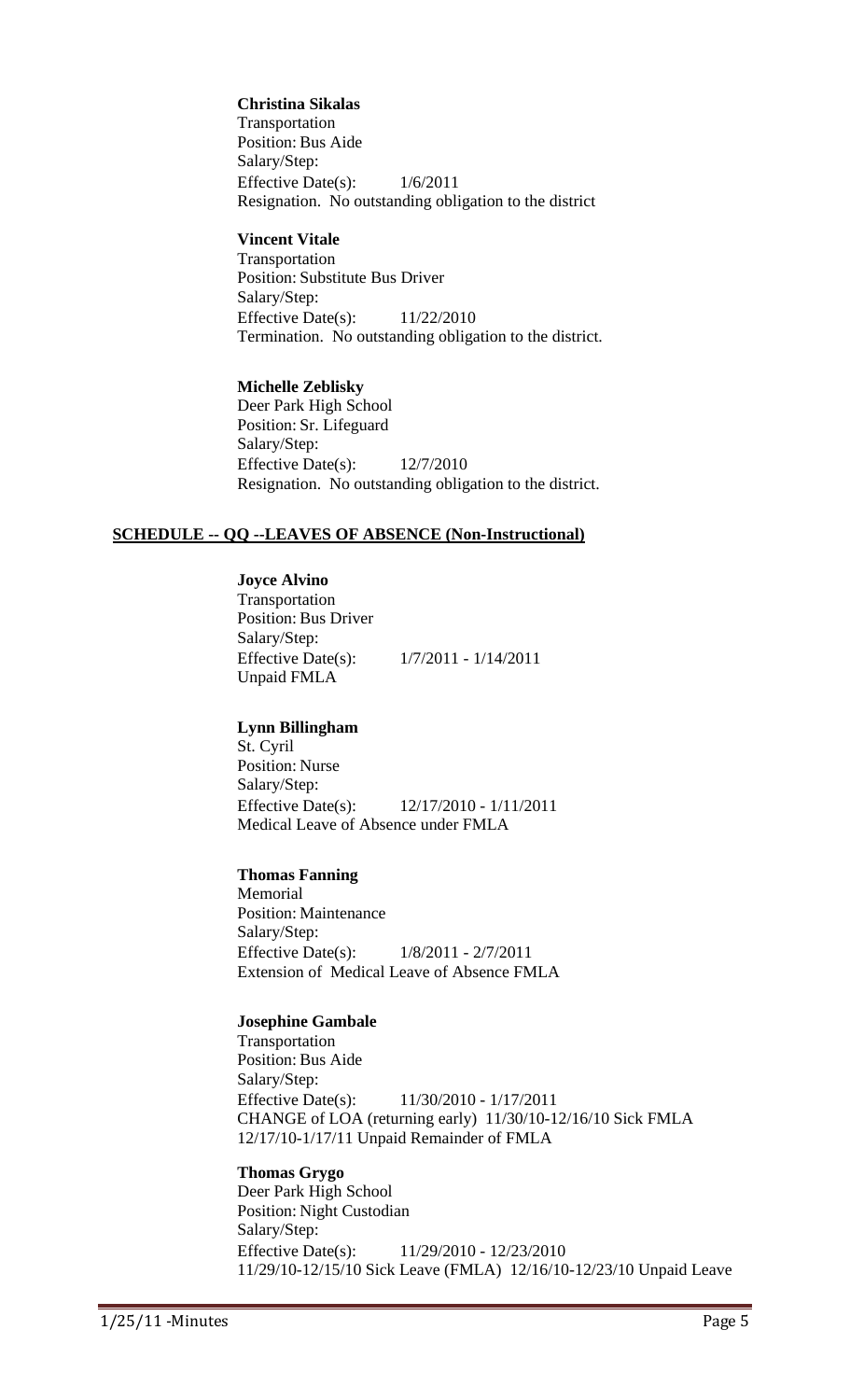**Thomas Grygo** Deer Park High School Position: Night Custodian Salary/Step: Effective Date(s): 12/24/2010 - 1/28/2011 Extension of Medical Leave of Absence (differential pay only) FMLA

#### **Leonard, Pistone Jr.**

May Moore School Position: Head Custodian Salary/Step: Effective Date(s): 1/4/2011 - 2/23/2011 Paid Medical Leave of Absence FMLA

#### **Greg Stengel**

John F Kennedy Intermediate School Position: Custodian Salary/Step: Effective Date(s): 12/16/2010 - 1/16/2011 Sick leave of Absence FMLA

## **Greg Stengel**

John F Kennedy Intermediate School Position: Custodian Salary/Step: Effective Date(s): 1/17/2011 - 2/4/2011 Extension of medical leave of absence (unpaid)

#### **SCHEDULE -- TRN --TRANSFERS (Non-Instructional)**

#### **Steven Borkofsky**

Abraham Lincoln School Position: Head Custodian Salary/Step: Effective Date(s):  $1/3/2011$ TRANSFER FROM MAYMOORE BACK TO LINCOLN

#### **Leonard Pistone Jr.**

May Moore School Position: Head Custodian Salary/Step: Effective Date(s): 1/3/2011 TRANSFER FROM LINCOLN BACK TO MAY MOORE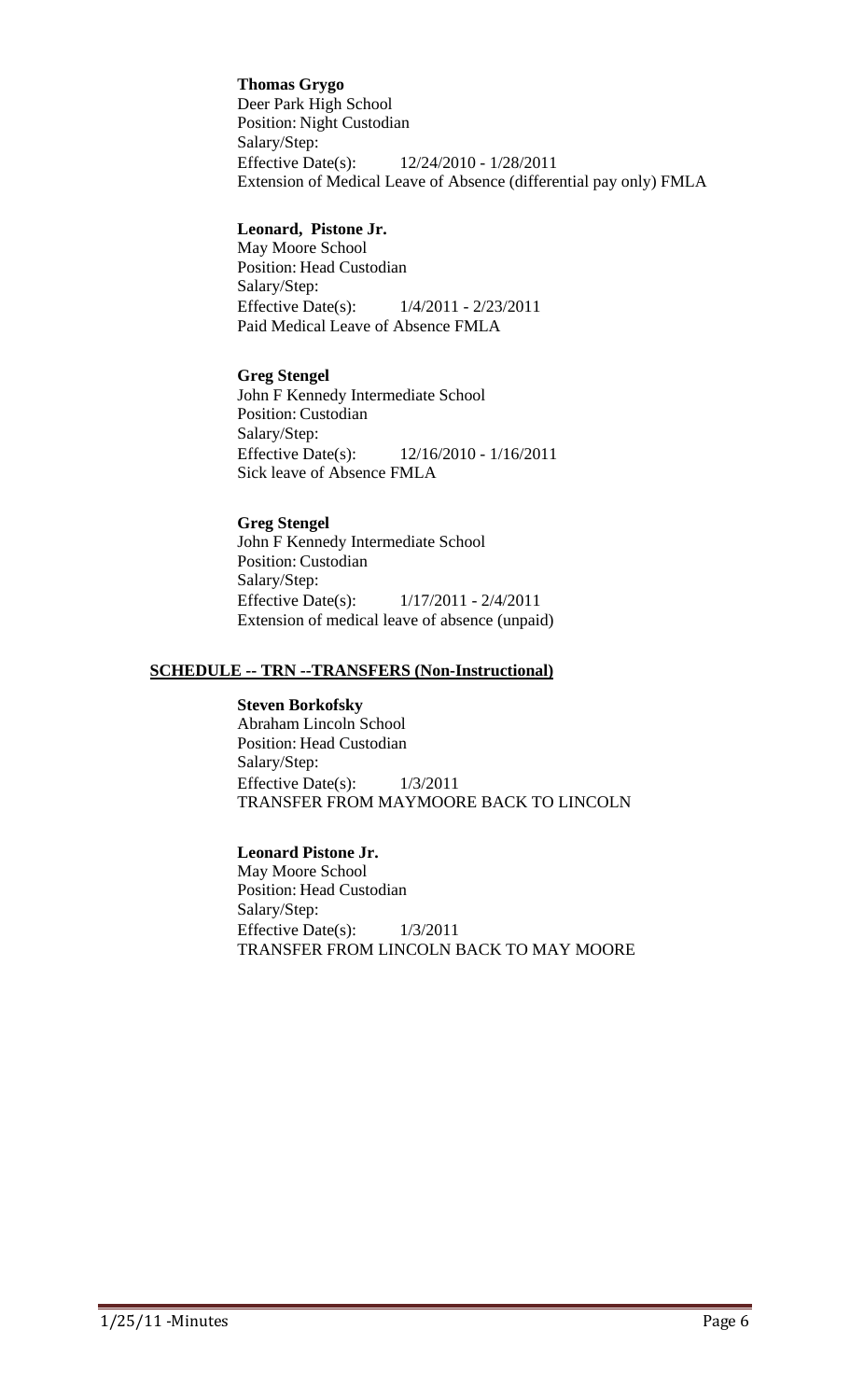## **INSTRUCTIONAL**

#### **SCHEDULE -- LR --LONG TERM SUBSTITUTE / LEAVE REPLACEMENT (LR) APPOINTMENTS (Instructional)**

#### **Dena Hermanek**

Deer Park High School Position: Long Term Sub (LR) Additional .2 World Language Teacher Salary/Step: \$53,732 BA/Step 3 Effective Date(s): 1/3/2011 - 4/1/2011 Salary prorated at \$3,278

#### **Meghan Mitchell**

May Moore School Position: Long Term Substitute (LR) Elementary Salary/Step: \$49,509 BA/Step 1 Effective Date(s): 12/20/2010 - 2/18/2011 Salary prorated at \$10,396.89

#### **Susan Rus**

Robert Frost Middle School Position: Long Term Sub (LR) Art Salary/Step: \$54,481 Effective Date(s): 12/13/2010 - 1/14/2011 Extension of LR position. Salary prorated at \$5,993

#### **Susan Rus**

Robert Frost Middle School Position: Long Term Sub (LR) Art Teacher Salary/Step: \$54,481 Effective Date(s): 1/15/2011 - 3/25/2011 Extension of L/R position. Salary prorated @ \$11,986

#### **SCHEDULE -- N --PROBATIONARY TEACHER (Instructional)**

**Edward Johntry** Abraham Lincoln School Position: Special Education Teacher Salary/Step: \$54,481 MA/Step 1 Effective Date(s): 1/3/2011 - 1/2/2014 Salary prorated at \$32,688.60

#### **SCHEDULE -- NPS --PER DIEM SUBSTITUTES (Instructional)**

#### **Michael Gibbs**

District Wide Position: Per-Diem Substitute Teacher Salary/Step: \$100/day Effective Date(s):  $1/26/2011$ Certification: Social Studies 7-12

#### **Jessica Howell**

District Wide Position: Per-Diem Substitute Teacher Salary/Step: \$100/day Effective Date(s):  $1/19/2011$ Certifications: Literacy (B-6), Childhood Ed (1-6), Early Child Ed (B-2), Students w/ Dis (B-2), Students w Dis (1-6)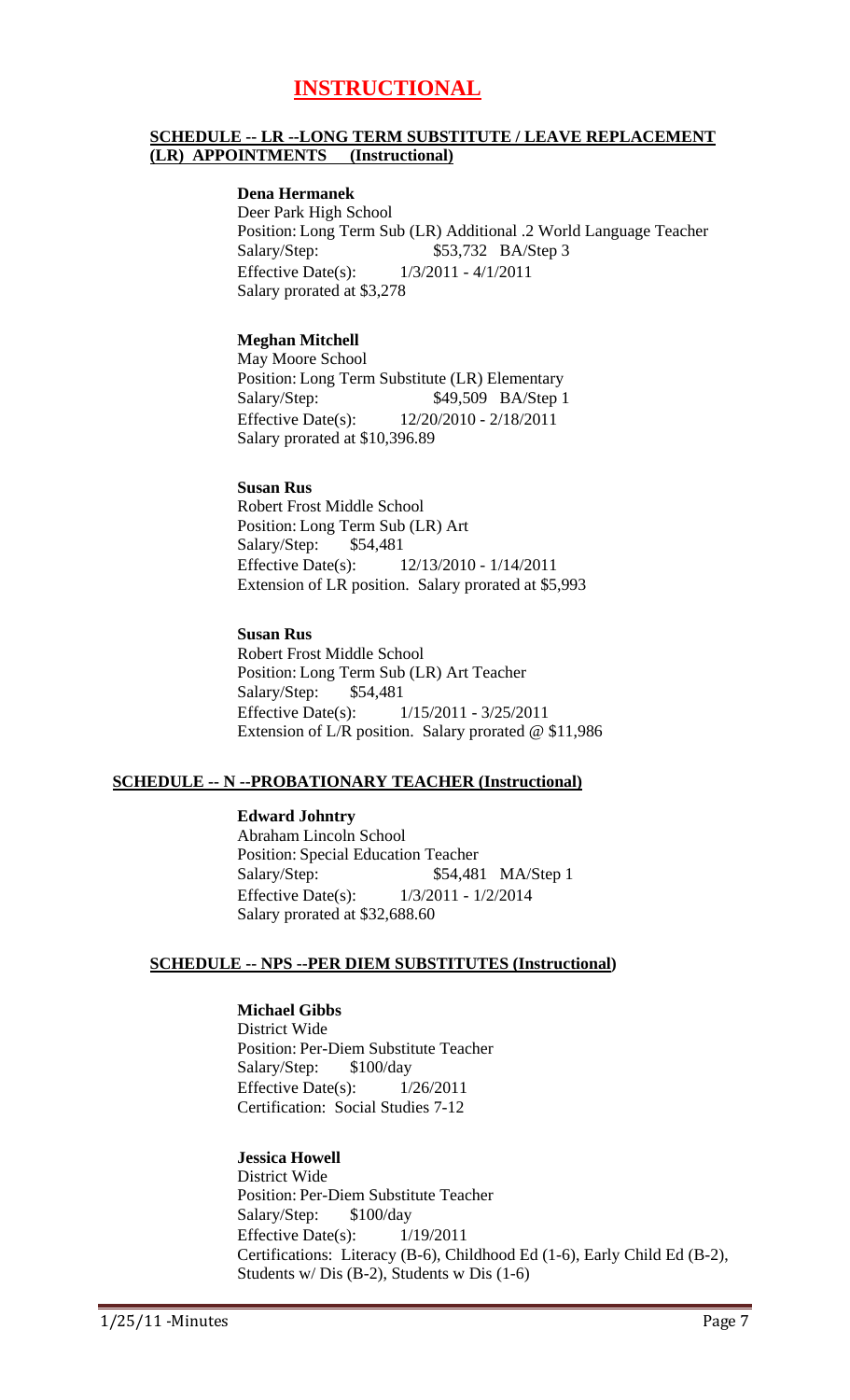**Anthony Sarmiento** District Wide Position: Per-Diem Substitute Teacher Salary/Step: \$100/day Effective Date(s):  $1/26/2011$ Certification in Physical Education pending

#### **Jeffrey Wade**

John F Kennedy Intermediate School Position: Per-Diem Substitute Salary/Step: \$100/day Effective Date(s): 1/24/2011 - 2/7/2011 Certification: Childhood Ed 1-6

#### **SCHEDULE -- O --RESIGNATIONS / RETIREMENTS / REMOVALS / TERMINATIONS (Instructional)**

**Nicholas Thomson** Robert Frost Middle School Position: .5 Teaching Assistant Salary/Step: Effective Date(s):  $1/3/2011$ Termination due to failure to respond or report to work after LOA

#### **SCHEDULE -- P --TENURE APPOINTMENTS (Instructional)**

**Kara Hanson** Deer Park High School Position: Psychologist Salary/Step: Effective Date(s): 1/28/2008 - 1/27/2011 Effective Date of Tenure 01/28/11

#### **SCHEDULE -- Q --LEAVES OF ABSENCE (Instructional)**

**Donna Beza** May Moore School Position: Elementary Teacher Salary/Step: Effective Date(s): 1/14/2011 - 1/28/2011 Medical Leave of Absence under FMLA

**Christine Carr** John F Kennedy Intermediate School Position: Special Education Teacher Salary/Step: Effective Date(s): 1/10/2011 - 1/31/2011 Paid Leave of Absence under FMLA

#### **Barbara Charity**

Deer Park High School Position: Social Worker Salary/Step: Effective Date(s): 2/1/2011 - 3/15/2011 Medical Leave of Absence (FMLA)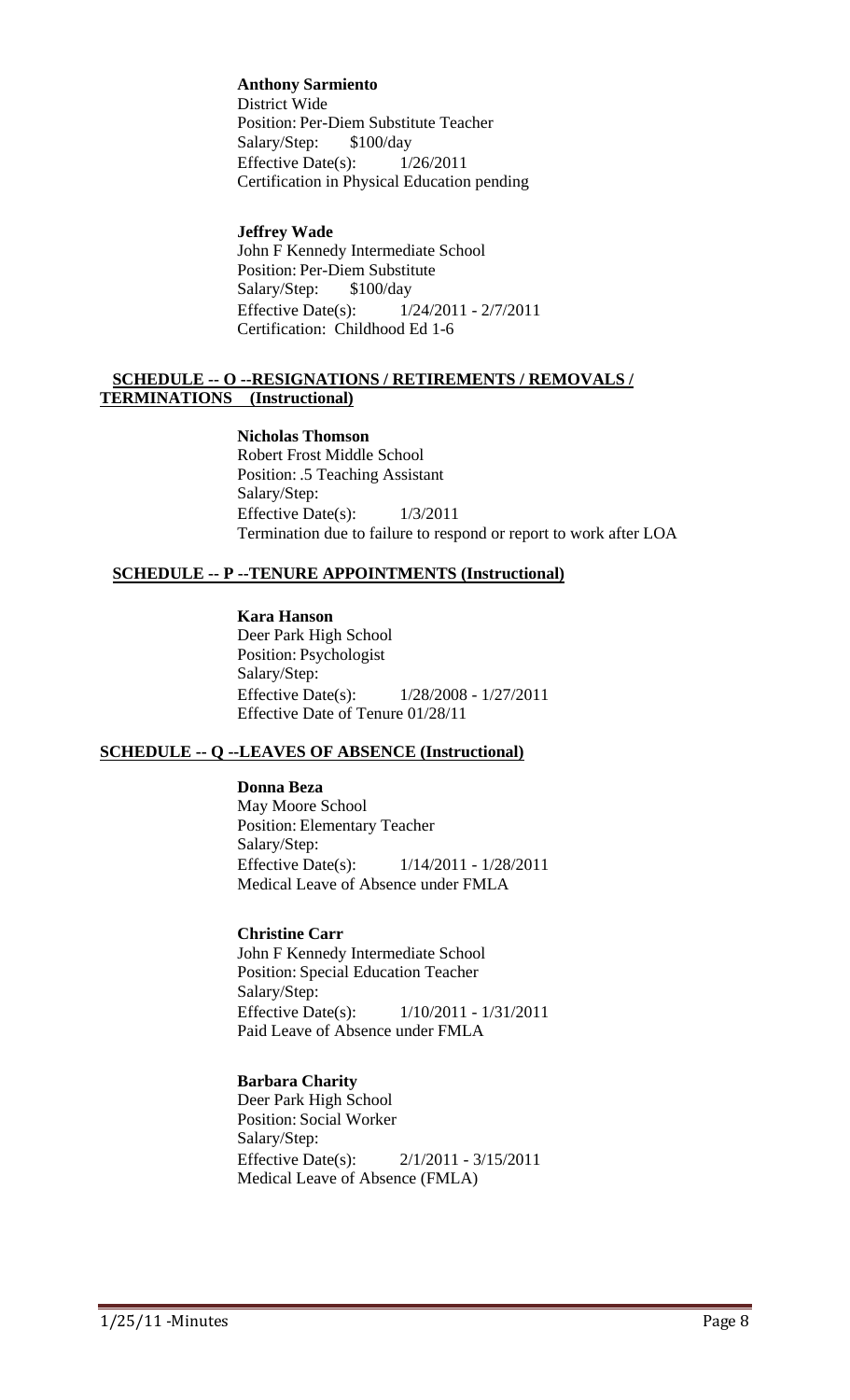**Nicole McAdam**

John F Kennedy Intermediate School Position: Elementary Teacher Salary/Step: Effective Date(s): 12/24/2010 - 1/27/2011 Remainder of Sick FMLA

#### **Danielle Menig**

Robert Frost Middle School Position: Art Salary/Step: Effective Date(s): 1/15/2011 - 3/25/2011 Child Rearing Leave

#### **Kate Millis**

Robert Frost Middle School Position: Social Worker Salary/Step: Effective Date(s): 12/24/2010 - 1/24/2011 Remainder of FMLA

#### **Alfonsina Sguera**

Deer Park High School Position: World Languages Teacher Salary/Step: Effective Date(s): 1/3/2011 - 4/4/2011 Maternity Sick Leave of Absence (FMLA)

#### **Eileen Tuozzo**

John F Kennedy Intermediate School Position: Elementary Teacher Salary/Step: Effective Date(s): 12/3/2010 - 1/14/2011 CHANGE OF LOA (returning early) Medical FMLA

#### **Debra Wasp**

John F Kennedy Intermediate School Position: Elementary Teacher Salary/Step: Effective Date(s): 1/24/2011 - 2/7/2011 Medical Leave of Absence FMLA

#### **SCHEDULE -- TTPA --TEMPORARY ASSIGNMENT (Instructional)**

#### **Vincent Amodio**

District Wide Position: After School Special Needs Arts & Crafts Program Teacher Salary/Step: \$32.25/hour Effective Date(s): 1/10/2011 - 2/14/2011

#### **Denise Black**

Robert Frost Middle School Position: Mentor Salary/Step: \$1200 Effective Date(s): 1/3/2011 - 6/30/2011 Prorated at \$720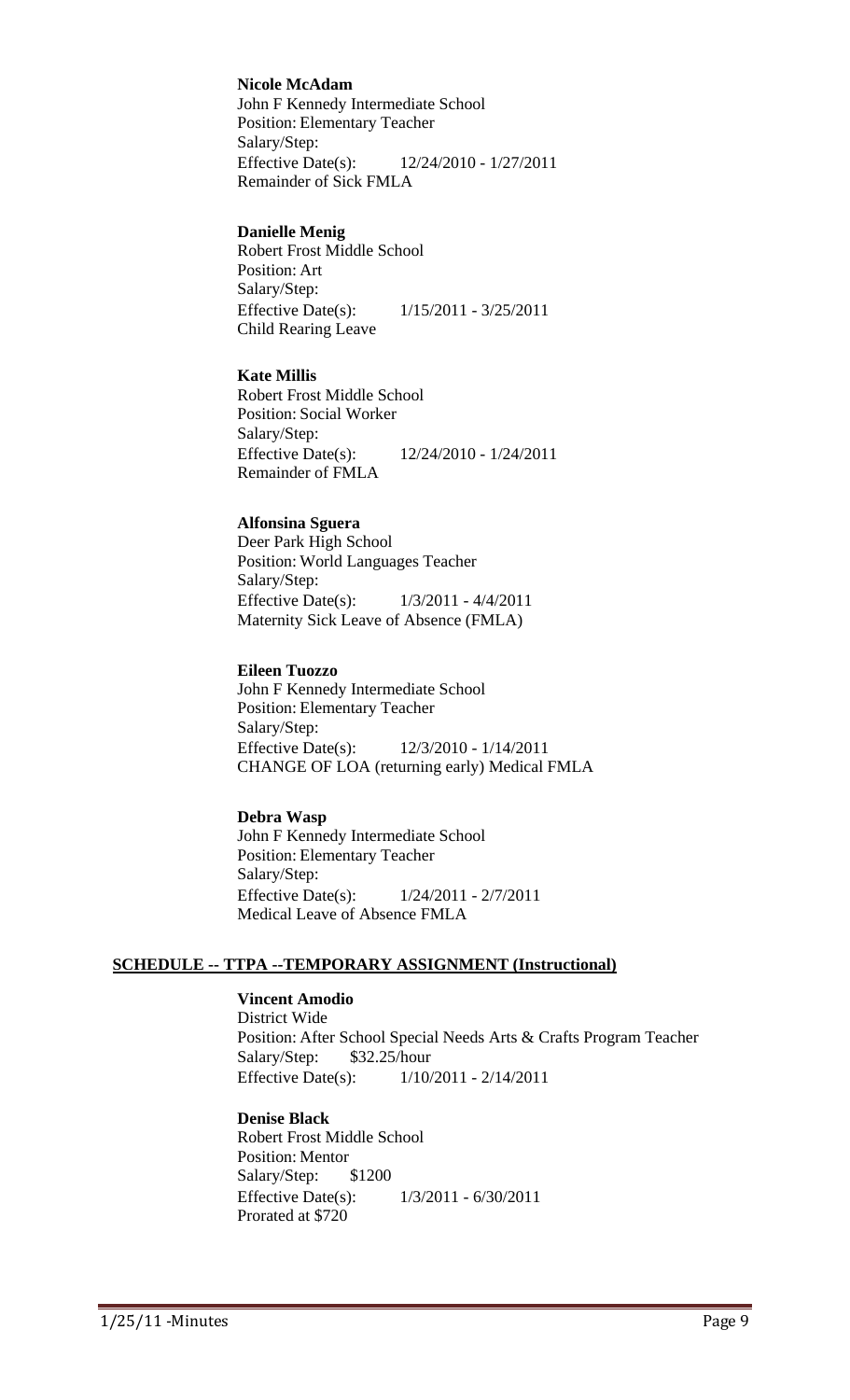#### **Eileen Cullinane**

District Wide Position: After School Special Needs Arts & Crafts Program Teacher Salary/Step: \$32.25/hour Effective Date(s): 1/10/2011 - 2/14/2011

#### **Jonathan Enriquez**

Robert Frost Middle School Position: Coach - Wrestling Salary/Step: \$3,260.25 7 Units Effective Date(s): 1/24/2011 - 3/26/2011

## **Antha Flood**

District Wide Position: After School Special Needs Arts & Crafts Program Teacher Salary/Step: \$32.25/hour Effective Date(s): 1/10/2011 - 2/14/2011

#### **Stanley Patch**

District Wide Position: After School Special Needs Arts & Crafts Program Teacher Salary/Step: \$32.25/hour Effective Date(s): 1/10/2011 - 2/14/2011

## **SCHEDULE 11/BP-711 - SCHEDULE OF BILLS PAYABLE**

|                      |                                                                                                                                                        | \$8,000.55                                                                                                                                            |
|----------------------|--------------------------------------------------------------------------------------------------------------------------------------------------------|-------------------------------------------------------------------------------------------------------------------------------------------------------|
|                      |                                                                                                                                                        |                                                                                                                                                       |
|                      |                                                                                                                                                        | \$7,437.66                                                                                                                                            |
|                      |                                                                                                                                                        |                                                                                                                                                       |
|                      |                                                                                                                                                        | \$7,627.62                                                                                                                                            |
|                      |                                                                                                                                                        |                                                                                                                                                       |
|                      |                                                                                                                                                        | \$8,233.90                                                                                                                                            |
|                      |                                                                                                                                                        |                                                                                                                                                       |
| #7                   | 1/5/2011                                                                                                                                               | \$2,930,730.98                                                                                                                                        |
|                      |                                                                                                                                                        | \$229,078.48                                                                                                                                          |
|                      |                                                                                                                                                        | \$8,977,963.20                                                                                                                                        |
|                      |                                                                                                                                                        | \$150,313.01                                                                                                                                          |
|                      |                                                                                                                                                        |                                                                                                                                                       |
|                      |                                                                                                                                                        | \$27,539.33                                                                                                                                           |
|                      |                                                                                                                                                        | \$1,001,111.34                                                                                                                                        |
|                      |                                                                                                                                                        |                                                                                                                                                       |
|                      |                                                                                                                                                        | \$8,365.70                                                                                                                                            |
|                      |                                                                                                                                                        |                                                                                                                                                       |
| Daily Check Register | 1/19/2011                                                                                                                                              | \$8,192.73                                                                                                                                            |
| #3                   | 1/25/2011                                                                                                                                              | \$37,515.46                                                                                                                                           |
| #9                   | 1/25/2011                                                                                                                                              | \$128,148.34                                                                                                                                          |
| #19                  |                                                                                                                                                        | \$15,081.83                                                                                                                                           |
| #22                  |                                                                                                                                                        | \$1,655,351.40                                                                                                                                        |
|                      |                                                                                                                                                        |                                                                                                                                                       |
|                      |                                                                                                                                                        |                                                                                                                                                       |
|                      | Daily Check Register<br>Daily Check Register<br>Daily Check Register<br>Daily Check Register<br>#15<br>#17<br>#8<br>#17<br>#20<br>Daily Check Register | 12/7/2010<br>12/22/2010<br>1/3/2011<br>1/3/2011<br>1/5/2011<br>1/5/2011<br>1/11/2011<br>1/11/2011<br>1/11/2011<br>1/18/2011<br>1/25/2011<br>1/25/2011 |

## **SCHEDULE 11-E-335 - EXPLANATION OF BUDGETARY TRANSFERS** T9, T10

## **SCHEDULE 10-F-169 - CONTRACT REPORT**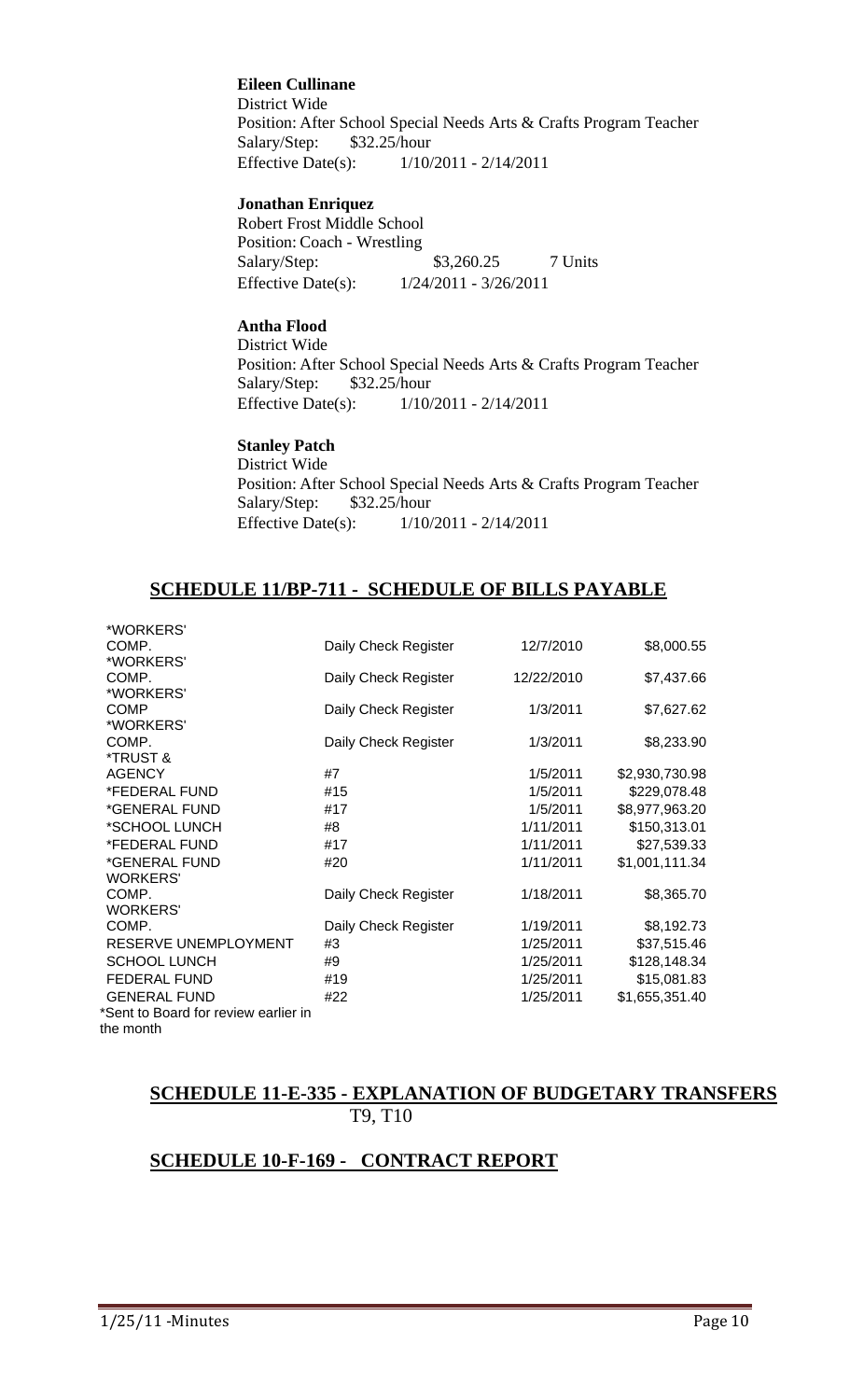#### **SCHEDULE 01-H-11- HOME TEACHING (Reg. & Spec. Ed) – (CONFIDENTIAL)**

## **SCHEDULE 01-S-11 - SPECIAL TRANSPORTATION (CONFIDENTIAL)**

### **SCHEDULE 11-SE-1 - COMMITTEE RECOMMENDATIONS (CONFIDENTIAL)**

**RECEIPT** *Upon a motion by Mr. Wilkinson, seconded by Mr. Rooney,*  **OF** *the Board of Education unanimously approved the*  **SCHEDULES** *following schedules collectively:* 

### **SCHEDULE 11-A-381 - TREASURERS REPORT**

| <b>Statement of Revenues</b>  | General Fund -<br>Federal Fund -<br>School Lunch Fund - | November/December<br>November/December<br>October/November/December |
|-------------------------------|---------------------------------------------------------|---------------------------------------------------------------------|
| Treasurer's<br>Report -       | December                                                |                                                                     |
| Cash Flow -                   | November/December                                       |                                                                     |
| Check Listing of<br>Numbers - | December 16, 2010 - January 20, 2011                    |                                                                     |

## **SCHEDULE 11-B-711 - APPROPRIATION BUDGET STATUS REPORT**

| <b>Appropriation Budget Status Report</b>    | General Fund -<br>Capital (Regular/Bond) -                                                                                                                                               | December<br>December                           |
|----------------------------------------------|------------------------------------------------------------------------------------------------------------------------------------------------------------------------------------------|------------------------------------------------|
|                                              | Federal Fund -<br>School Lunch Fund -                                                                                                                                                    | November/December<br>October/November/December |
| Extra-Classroom Activities Funds             | High School -<br>Robert Frost -                                                                                                                                                          | December<br>November                           |
| Trial Balance<br>(October/November/December) | General Fund<br>School Lunch<br>Workers' Comp &<br>Unemployment<br><b>Federal Fund</b><br><b>Capital Projects</b><br>Trust & Agency<br>Private Purpose Trust<br><b>Flexible Benefits</b> |                                                |